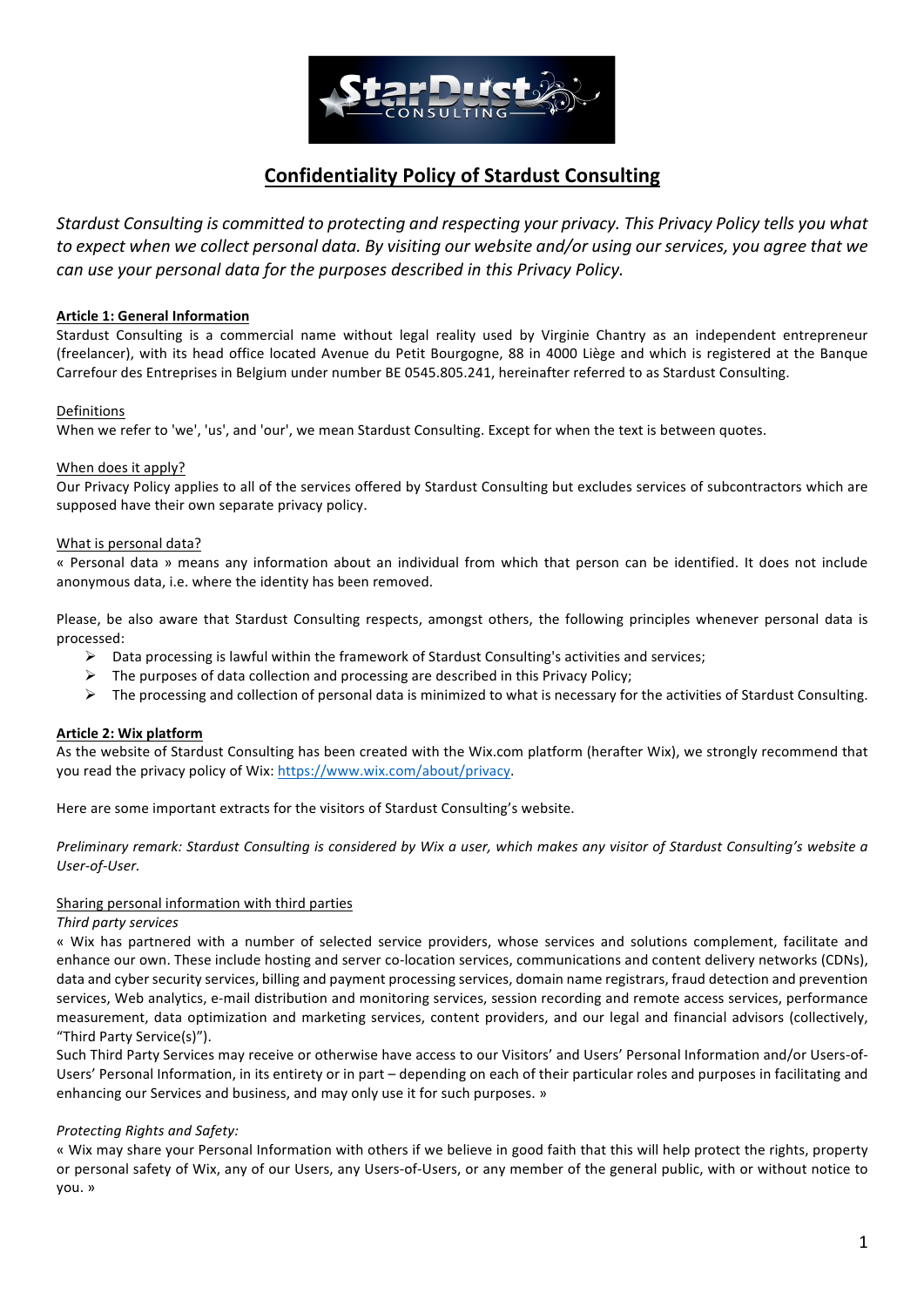## *Social Media Features and Framed Pages*:

« Our Services include certain Social Media features and widgets, single sign on features, such as the "Facebook Connect" or "Google Sign-in", the "Facebook Like" button, the "Share this" button or other interactive mini-programs ("Social Media Features"). These Social Media Features may collect information such as your IP address or which page you are visiting on our Website, and may set a cookie to enable them to function properly. Social Media Features are either hosted by a third party or hosted directly on our Services. Your interactions with these third parties' Social Media Features are governed by their policies and not ours. [...] »

« To clarify, Wix may share your Personal Information in manners other than as described above, pursuant to your explicit approval, or if we are legally obligated to do so. Moreover, Wix may transfer, share, disclose or otherwise use Non-personal Information in its sole discretion and without the need for further approval. »

## Article 3: Collect and use of information

When you contact us by email, you may provide us with personal data that allow to identify you: name, surname, title, phone numbers, personal email addresses, etc. We use this information to identify you, to provide you with the services requested and to communicate with you in the framework of these services, on the lawful basis of the performance of our contract to you. None of this information is sold, exchanged, transferred or simply disclosed to third parties or used for any other purpose, outside of what is necessary to respond to your request and provide you with the services requested.

If you would like to: access, correct, amend or delete any personal information we have about you, you are invited to address your request to virginie.chantry@gmail.com or send us mail to:

Virginie Chantry - Stardust Consulting

Avenue du Petit Bourgogne 88

## 4000 Liège

Belgium

Any request must be dated and signed, accompanied by a copy / scan of your identity card. We will respond within one month accounted from the date of receipt of the request.

## How the data are collected

Direct: We collect person information by telephone, by email or possibly using paper or electronic registration forms. Subcontractors & third parties: We collect personal data through our subcontractors and third parties, where you have given your

consent for us to contact you regarding our services. Online: We collect personal data when you use our website or possibly complete an online form. We also capture automated sessional data using cookies (see below).

## Sensitive personal data

We do not ask you for sensitive personal data.

## **Article 4: Use of cookies on Stardust Consulting's website**

Sites created with Wix, like many others nowadays, use cookies. Information (files or other data) is downloaded or stored on your computer or other connected device through your browser (commonly known as cookies). These cookies are processed by the Wix platform to personalize your experience, to meet your individual needs, to improve our website, to analyze the use of the site as well as for security reasons and to help with the authentication of the session and of the user. None of these data are used by Stardust Consulting to identify you. These cookies give us information, in particular, on how you use our site (including certain third-party services and features offered on our site).

By clicking on "I accept" you accept the use of cookies. You can always disable them later. Please note that if you delete or disable our cookies, you may encounter service interruptions or access issues to certain parts of the site.

## Extract from WIX privacy policy:

« Wix, together with its marketing, analytics and technology partners, uses certain monitoring and tracking technologies (such as cookies, beacons, pixels, tags and scripts). These technologies are used in order to maintain, provide and improve our Services on an ongoing basis, and in order to provide our Visitors, our Users and their Users-of-Users with a better experience. For example, thanks to these technologies, we are able to maintain and keep track of our Visitor's and Users' preferences and authenticated sessions, to better secure our Services, to identify technical issues, user trends and effectiveness of campaigns, and to monitor and improve the overall performance of our Services.

Please note that Third Party Services placing cookies or utilizing other tracking technologies through our Services may have their own policies regarding how they collect and store information. Such practices are not covered by our Privacy Policy and we do not have any control over them.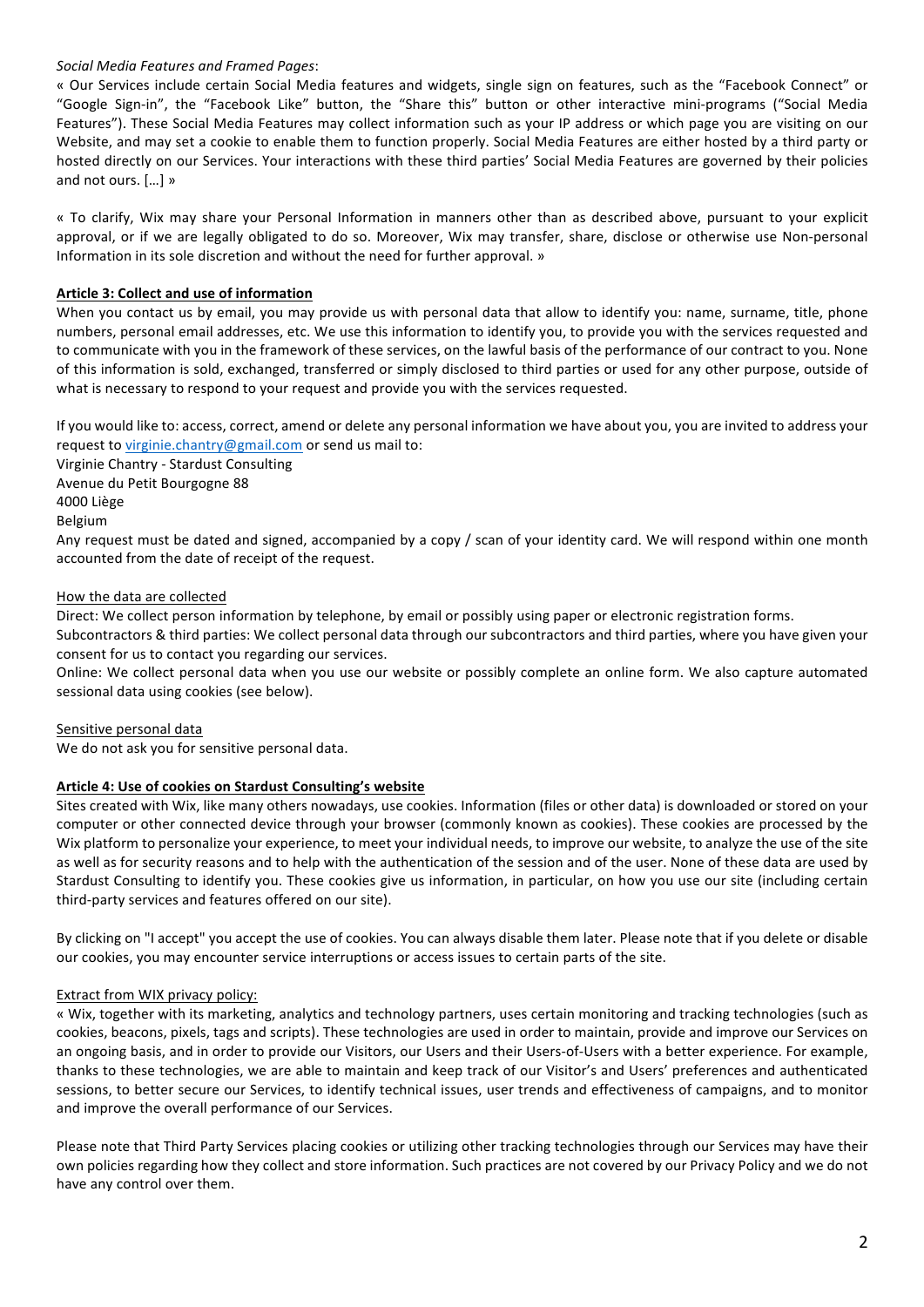Cookies: In order for some of these technologies to work properly, a small data file ("cookie") must be downloaded and stored on your device. By default, we use several persistent cookies for purposes of session and user authentication, security, keeping the User's preferences (e.g., regarding default language and settings), connection stability (e.g., for uploading media, using e-Commerce features, etc.), monitoring performance of our services and marketing campaigns, and generally providing and improving our Services.

If you want to delete or block any cookies, please refer to the help and support area on your internet browser for instructions on how to locate the file or directory that stores cookies. Information on deleting or controlling cookies is also available at www.aboutcookie.org (note that this website is not provided by Wix, and we therefore cannot ensure its accuracy, completeness or availability). Please note that deleting our cookies or disabling future cookies or tracking technologies may prevent you from accessing certain areas or features of our Services, or may otherwise adversely affect your user experience. »

List of the cookies used on every website created with Wix

| Cookie name | Life span         | <b>Purpose</b>                                             |
|-------------|-------------------|------------------------------------------------------------|
| sySession*  | Permanent         | Communication between site owner and visitor (Wix<br>Chat) |
| $hs*$       | Session           | Security                                                   |
| XSRF-TOKEN* | Persistent cookie | Security                                                   |

#### Moreover, the website of Stardust Consulting also uses the following cookies

| Cookie name              | Life span         | <b>Purpose</b>                                                   |
|--------------------------|-------------------|------------------------------------------------------------------|
| PHPSESSID**              | Session           | Preserves user session state across page<br>requests             |
| CookieConsent*           | 1 year            | Stores the user's cookie consent state for the<br>current domain |
| TS#***                   | Permanent         | Security                                                         |
| @@History/@@scroll #**   | Session           | Anonymous statistics                                             |
| @@History/@@scroll #**** | Persistent cookie | Anonymous statistics                                             |
| @@History/@@scroll #*    | Persistent cookie | Anonymous statistics                                             |

\*Provider: www.stardust-consulting.com

\*\*Provider: eurocookie.galilcloud.wixapps.net

\*\*\*Provider: wix.com

\*\*\*\*Provider: gs.wixapps.net

These results have been obtained, amongst others, with www.cookiebot.com. Note that this website is not provided by Stardust Consulting, and therefore we cannot guarantee its accuracy, completeness, or availability, even if, in good faith, we deem it reliable.

Note: A session cookie enables certain features of the website and our service and is deleted from your computer when you disconnect from or leave the site. A persistent cookie remains after you close your browser and may be used by your browser on subsequent visits to the Site. Wix uses both. Some of them allow Stardust Consulting to know how many people have visited the website (anonymously). Most Internet browsers automatically accept cookies.

#### Third party cookies

When you visit our website, you may receive cookies that are set by third parties. For example, you may receive a cookie set by Twitter, as our website contains an icon that allows you to connect to our Twitter account. We do not control the setting of these third party cookies, so we suggest you to check the third party websites for more information about their use of cookies and how to manage them.

#### To delete or block cookies

If you wish to delete or block cookies from your Internet browser in the future, refer to the help and support section of this Internet browser to find the file or directory that stores the cookies on your computer. The instructions for removing cookies from your computer or electronic device depend on the operating system and Web browser you use.

The links below provide instructions on how to control cookies in some browsers:

Google Chrome: https://support.google.com/chrome/answer/95647?hl=en-GB Microsoft Internet Explorer: https://support.microsoft.com/en-us/kb/278835 Mozilla Firefox: https://support.mozilla.org/en-US/kb/enable-and-disable-Cookies-website-preferences Safari (mac OS X): https://support.apple.com/kb/PH21411?viewlocale=en\_GB&locale=en\_GB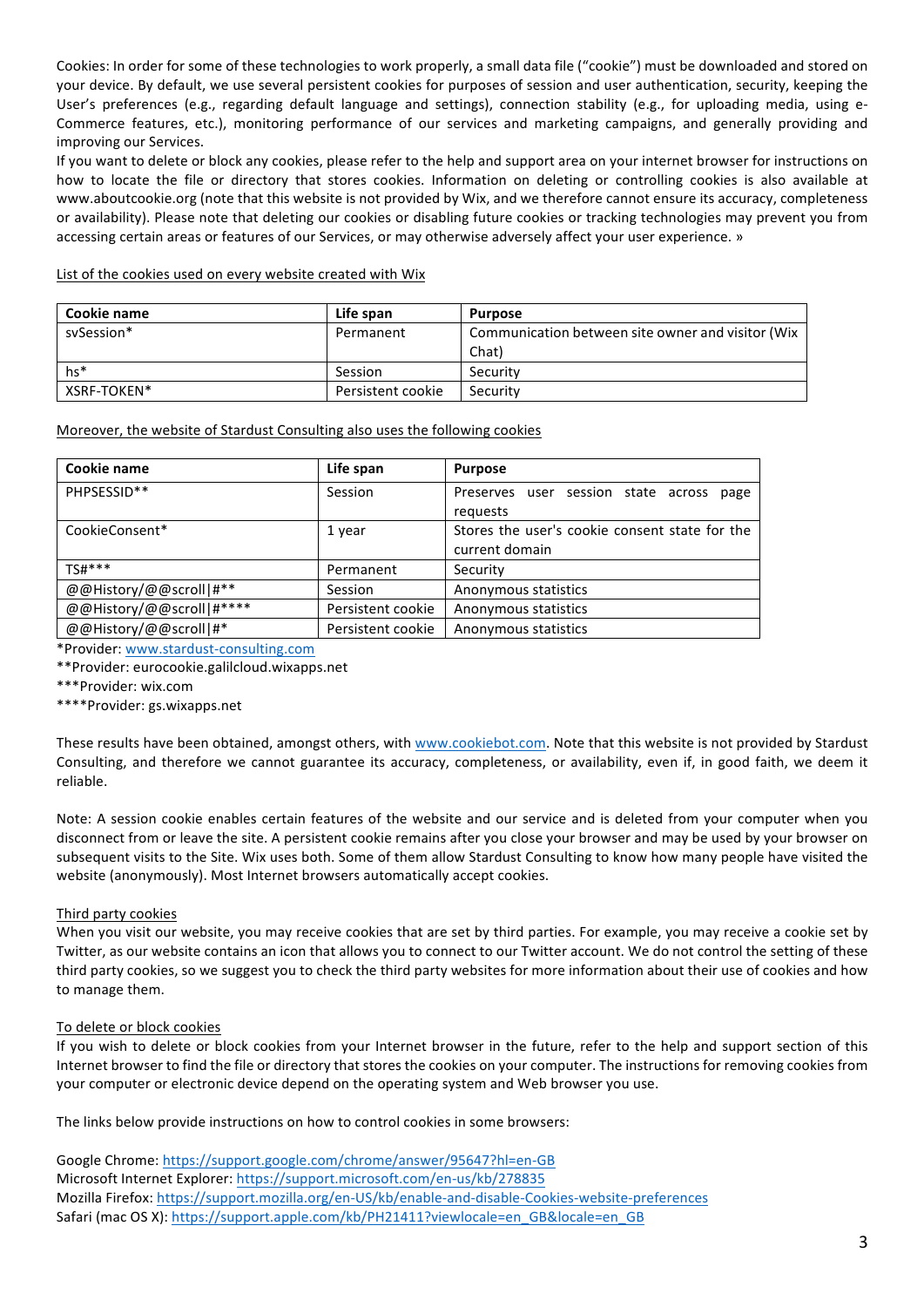Information on deleting or controlling cookies is also available on www.AboutCookie.org. The website www.AboutCookie.org is not provided by Stardust Consulting that thus cannot guarantee its accuracy, completeness or availability.

Please note, however, that deleting cookies or disabling future cookies or tracking tools may prevent you from accessing certain areas or features of the website of Stardust Consulting or may affect your user experience.

### **Article 5: Data retention**

We will retain your personal data for as long as necessary to fulfil the purposes we collected it for, including for the purposes of satisfying any legal, accounting, audit, reporting, management or operational requirements. We may also retain your personal data for a reasonable period afterwards to allow us to respond to any follow up enquiries or complaints.

This means your personal data is to be deleted e.g. when:

- you have withdrawn consent to processing;
- the data is no longer up to date;

• you have requested the erasure of data or the restriction of processing.

Exceptions may apply to the processing for historical or statistical purposes.

For example, emails are stored in Stardust Consulting's email management software, as well as on the corresponding webmail. Both are protected with password.

Please note that the website of Stardust Consulting is hosted on the Wix platform. Wix provides us with the online platform that allows us to propose our services to you. Your data may be stored through Wix's data storage, databases and the general Wix applications. They store your possible data on secure servers behind a firewall, located in the EU (Ireland).

#### Extract from Wix privacy policy:

« We may retain your Personal Information (as well as your Users-of-Users' Information) for as long as your User Account is active, as indicated in this Privacy Policy or as otherwise needed to provide you with our Services.

We may continue to retain such Personal Information even after you deactivate your User Account and/or cease to use any particular Services, as reasonably necessary to comply with our legal obligations, to resolve disputes regarding our Users or their Users-of-Users, prevent fraud and abuse, enforce our agreements and/or protect our legitimate interests.

We maintain a data retention policy which we apply to information in our care. Where your Personal Information is no longer required we will ensure it is securely deleted. »

#### Article 6: Disclosure of personal data to third parties

We do not sell, trade, or transfer your personally identifiable information to third parties. This does not include trusted third parties who help us operate our website or conduct our business, as long as these parties agree to keep this information confidential.

We believe that it is necessary to share information in order to investigate, prevent or take action regarding illegal activities, alleged fraud, situations involving potential threats to the physical security of any person, violations of our general conditions of sales, or when the law compels us to do so.

#### **Article 7: Data protection**

Stardust Consulting takes reasonable technical and organizational steps to ensure the security of all information it collects, including protection of the information from misuse and loss and from unauthorized access, modification or disclosure. For example, your personal information may be stored and maintained in a secure cloud-based environment, which can be accessed only by authorized personnel. Some of these services are hosted by third parties located in the United States. However, as no data transmission over the internet or information stored on servers accessible through the internet can be guaranteed to be fully secure, we cannot ensure or warrant the security of any information you send to us or receive from us online.

In addition, only employees or partners of Stardust Consulting who need to perform specific work (for example, billing or customer service) have access to personally identifiable information. The computers and servers used to access personally identifiable information, including access to the servers on the Wix platform, are kept in a secure environment and protected by passwords.

#### Extract from Wix privacy policy:

« Wix has implemented security measures designed to protect the Personal Information you share with us, including physical, electronic and procedural measures. Among other things, we offer HTTPS secure access to most areas on our Services; the transmission of sensitive payment information (such as a credit card number) through our designated purchase forms is protected by an industry standard SSL/TLS encrypted connection; and we regularly maintain a PCI DSS (Payment Card Industry Data Security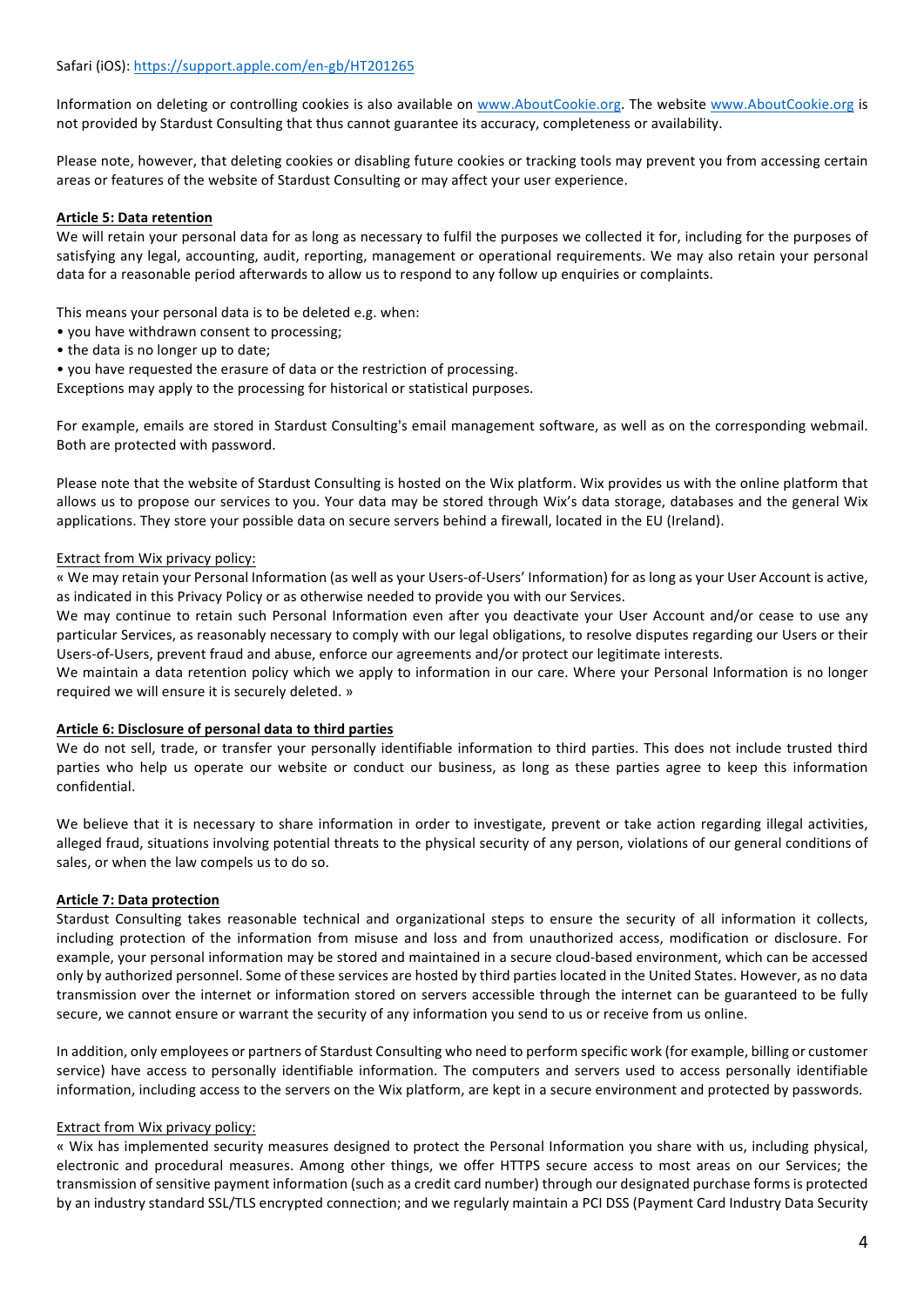Standards) certification. We also regularly monitor our systems for possible vulnerabilities and attacks, and regularly seek new ways and Third Party Services for further enhancing the security of our Services and protection of our Visitors' and Users' privacy. Regardless of the measures and efforts taken by Wix, we cannot and do not guarantee the absolute protection and security of your Personal Information, your Users-of-Users' Information or any other User Content you upload, publish or otherwise share with Wix or anyone else.

We therefore encourage you to set strong passwords for your User Account and User Website, and avoid providing us or anyone with any sensitive information of which you believe its disclosure could cause you substantial or irreparable harm. Furthermore, because certain areas on our Services are less secure than others (for example, if you set your Support forum ticket to be "Public" instead of "Private", or if you browse to a non-SSL page), and since e-mail and instant messaging are not recognized as secure forms of communications, we request and encourage you not to share any Personal Information on any of these areas or via any of these methods.

If you have any questions regarding the security of our Services, you are welcome to contact us at privacy@wix.com. »

## **Article 8: Links to other websites**

Stardust Consulting's website has links to various external websites that we think might be useful or of interest to you. Stardust Consulting, however, cannot be responsible for and does not endorse the privacy practices or the content of its linked websites. Stardust Consulting urges you to review the privacy policies of any website you visit once you leave Stardust Consulting's website, in order to determine for yourself the precision, accuracy and reliability of the information they contain. Links to various non-Stardust Consulting websites do not constitute or imply endorsement by Stardust Consulting of these websites, any products or services described on these sites, or of any other material contained in them.

### **Article 9: Lawful basis for data processing**

For most processing of personal data we will be asking for your consent. However, some processing will be based on legitimate interests or for the purposes of concluding a contract, e.g. when we require certain personal data in order to provide a service you choose to use or simply to answer to your request, or to contact you. We only rely on the lawful basis of legitimate mutual interests where we are assured that we will not be using your data in a way you would not expect taking into account your rights and interests. That is, for instance, the case with the cookies used on our website.

In general, we use your personal data:

- $\triangleright$  In the context of the performance of a contract or in the framework of pre-contractual measures;
- $\triangleright$  When you have contacted us directly, either by mail or by phone;
- $\triangleright$  When we have got your consent;
- $\triangleright$  To comply with the legal and regulatory provisions to which we are subject;
- $\triangleright$  Or several of the cases reported above.

#### **Article 10: Your rights in relation to personal information**

Your rights in relation to how organizations process your personal data have been significantly enhanced under the new General Data Protection Regulation 2018:

1. The right to be informed about the personal data as set out in this Privacy Policy.

2. The right of access: You may request access to your personal information collected by Stardust Consulting.

3. The right to rectification: If you think any of your personal information held by Stardust Consulting is not accurate, complete or up-to-date, let us know and we will correct the information.

4. The right to be forgotten: You can request for your personal data processed and held by us to be erased, unless there is another legal requirement for us to continue to process that data, in which case this will be explained to you in response to your request.

The right to restrict processing: You can request we restrict processing when you have issues with the content of the information we hold or with how we have processed your data.

6. The right to data portability: When technically feasible we will endeavor to provide you with a copy of your personal data in a format that can easily be transferred to another organization. Please note this right only applies to information which you initially provided consent for us to use or when we used the information to perform a contract with you or to contact you.

7. The right to object: You have the right to object to us using your data for marketing purposes or where the processing is based on legitimate interests. Please note that Stardust Consulting does not use your data for marketing purposes.

8. Rights in relation to profiling: Stardust Consulting does not process any personal data for profiling as defined by the Regulation.